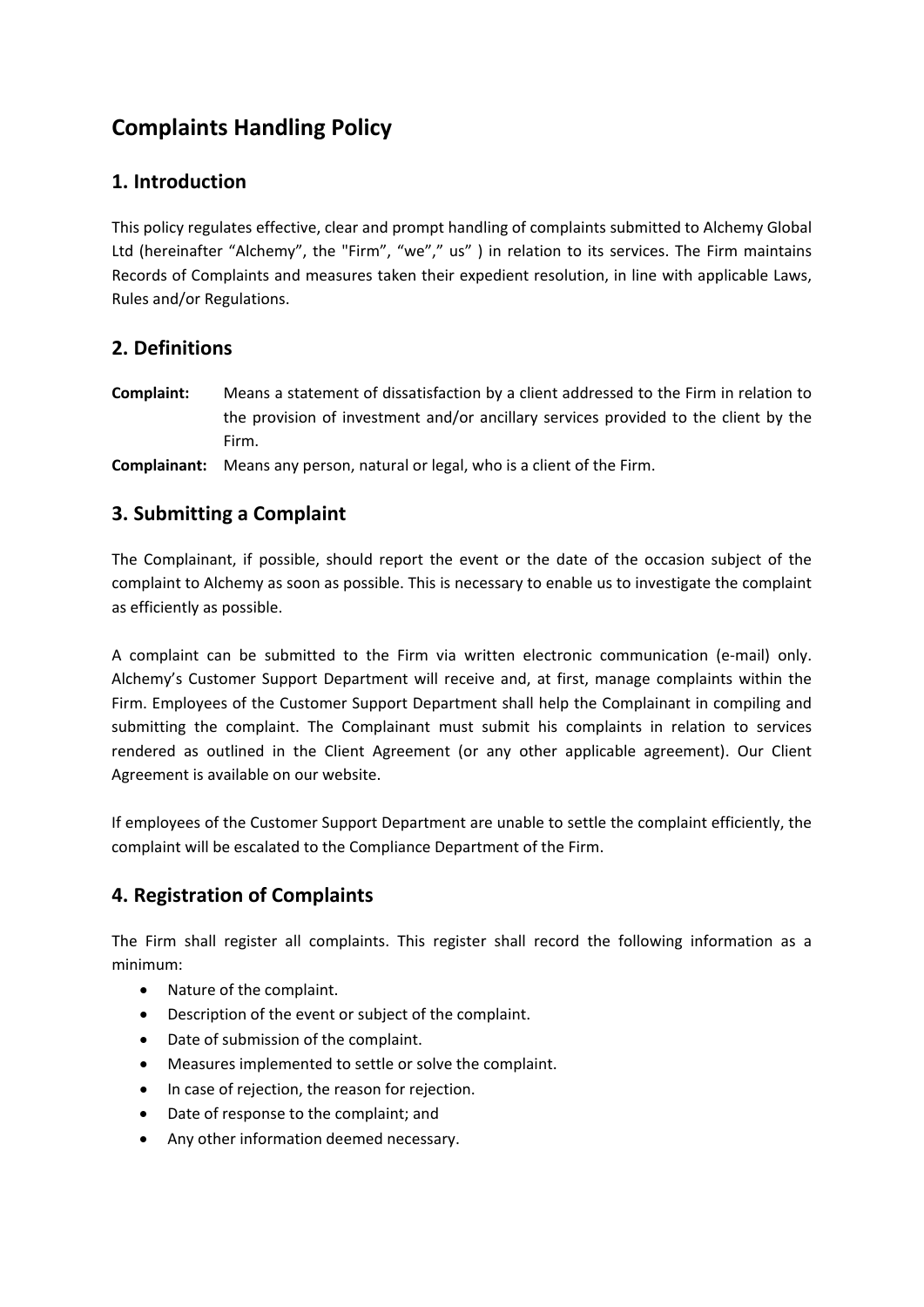The Firm is required to record and keep the necessary data for the settlement of the complaint. All personal details obtained in relation to managing the complaint shall be deleted from our records after the record-keeping period has elapsed.

Alchemy's complaints management system is transparent; this means that complaints can be traced and administered at each and every stage of the procedure.

The Firm manages all complaints equally and fairly, without any discrimination, in line with this Policy.

Complaints are handled by:

#### **Customer Support Department**

Where possible, all complaints must be settled without delay. Alchemy employees will forward all complaints submitted in writing to the Customer Support Department. The Customer Support Department shall be responsible for settling complaints. The officers of the Customer Support Department will inform you of the appropriate process to follow.

If you are contacting us on behalf of another person, we may ask you to provide proof of that person's consent to your handling of their Complaint. We aim to resolve the matter within five (5) business days depending on the nature of the complaint and ensure that the maximum time to respond to complaints does not exceed 30 days.

## **Compliance Department**

If employees of the Customer Support Department are unable to settle the complaint efficiently or within a short period of time, they will escalate the complaint to the Compliance Department of the Firm. The Complainant, if they do not accept the solution offered by the Customer Support Department, is also entitled to approach the Compliance Department directly.

## **5. Response to Complaints**

The Firm follows the outlined procedures to ensure that your complaint is resolved within a period of thirty (30) business days. This response, including the reasoning, is always communicated to the Complainant. Some complaints can be resolved more quickly depending on the facts and the nature of the Complaint. If the Complaint is more complex and takes longer than thirty (30) business days to resolve, we will communicate the reasons for the delay. You may be required to provide additional information to enable us to investigate the complaint.

Where the complaint is submitted by another person or via a method which does not allow to clearly establish proper authorization of the submission, Alchemy may ask the authorized person to submit the complaint to confirm the complaint in question.